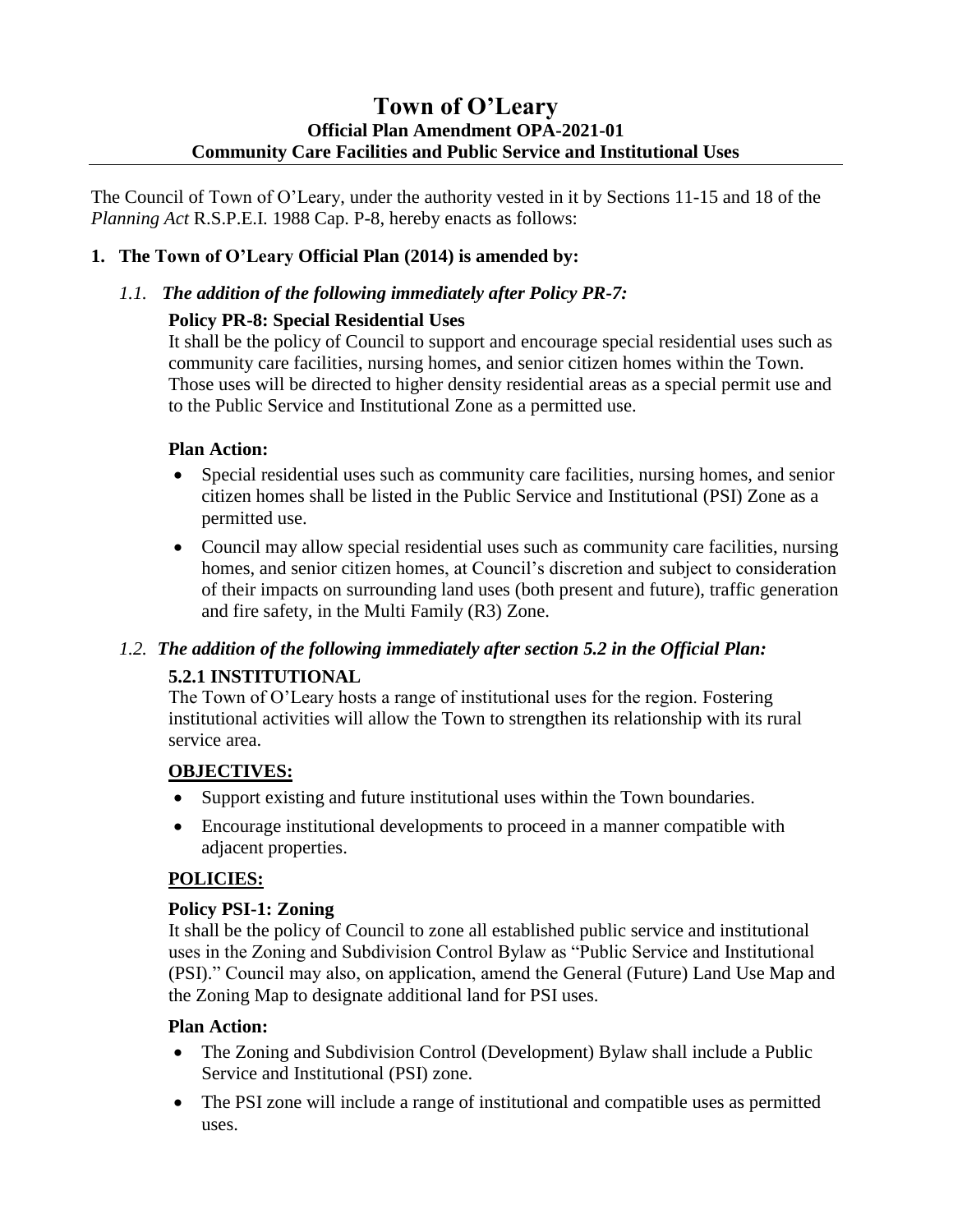While the Zoning and Subdivision Control (Development) Bylaw will establish height limits for structures, Council may allow higher buildings at Council's discretion and subject to consideration of their impacts on surrounding land uses (both present and future), traffic generation, and fire safety.

#### **2. The Town of O'Leary Official Plan (2014) Map 3, General (Future) Land Use Map, is amended by the following:**

The land use for the portion of Parcel PID 474643 adjacent to Parcel PID 591529 on Royal Ave is designated as Residential, hereby excluding it from its former designation of Commercial.



#### **3. Effective Date**

3.1. The effective date of Official Plan Amendment OPA-2021-01 is the date as signed below by the Minister of Agriculture and Land.